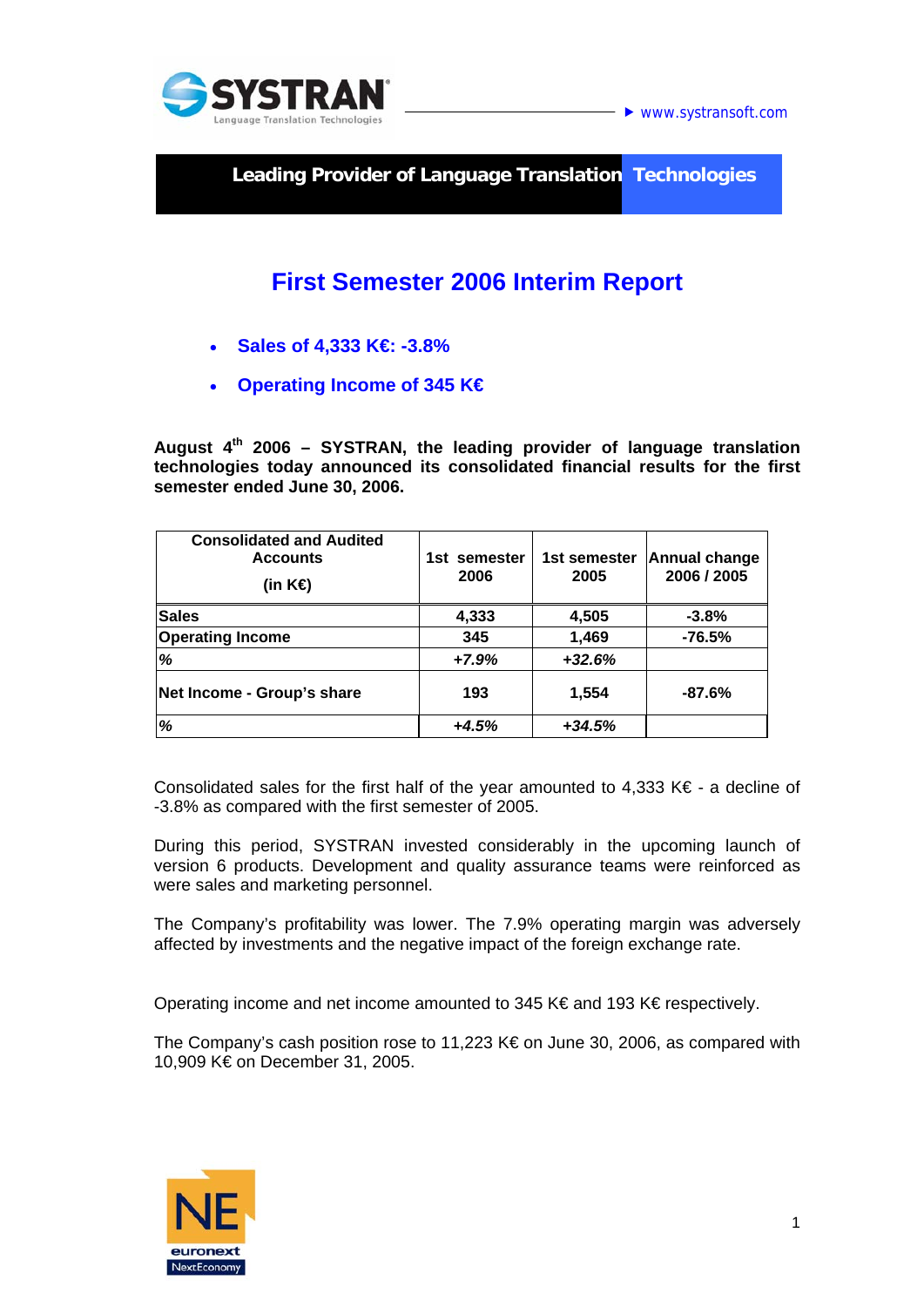| In K€                        | 1st<br>semester<br>2006 | In<br>%<br>of total | 1st<br>semester<br>2005 | In<br>%<br>of total | <b>Annual</b><br>change<br>2006 / 2005 |
|------------------------------|-------------------------|---------------------|-------------------------|---------------------|----------------------------------------|
| <b>Software Publishing</b>   | 2,950                   | 68.1%               | 3,322                   | 73.7%               | $-11.2%$                               |
| <b>Professional Services</b> | 1,383                   | 31.9%               | 1,183                   | 26.3%               | $+16.9%$                               |
| <b>Consolidated Sales</b>    | 4,333                   | 100.0%              | 4,505                   | 100.0%              | $-3.8%$                                |

#### **Activities - First Semester 2006**

Sales generated from software licenses represented 68.1 % of total sales during the period, and totaled 2,950 K€, a decline of -11.2% as compared with the first semester of 2005. This decrease is the result of delays of new incoming orders from corporate customers.

Professional Services sales amounted to 1,383 K€, an increase of +16.9% as compared with the first semester of 2005. This increase is due to additional orders received from the US Federal Government.

During this semester SYSTRAN completed the development of 12 new languages pairs that will become commercially available with the release of version 6 products.

## **Outlook**

The Company anticipates a significant improvement in operating margin during the second semester as it continues to finalize the development and launch the new version 6 products before the end of the year.

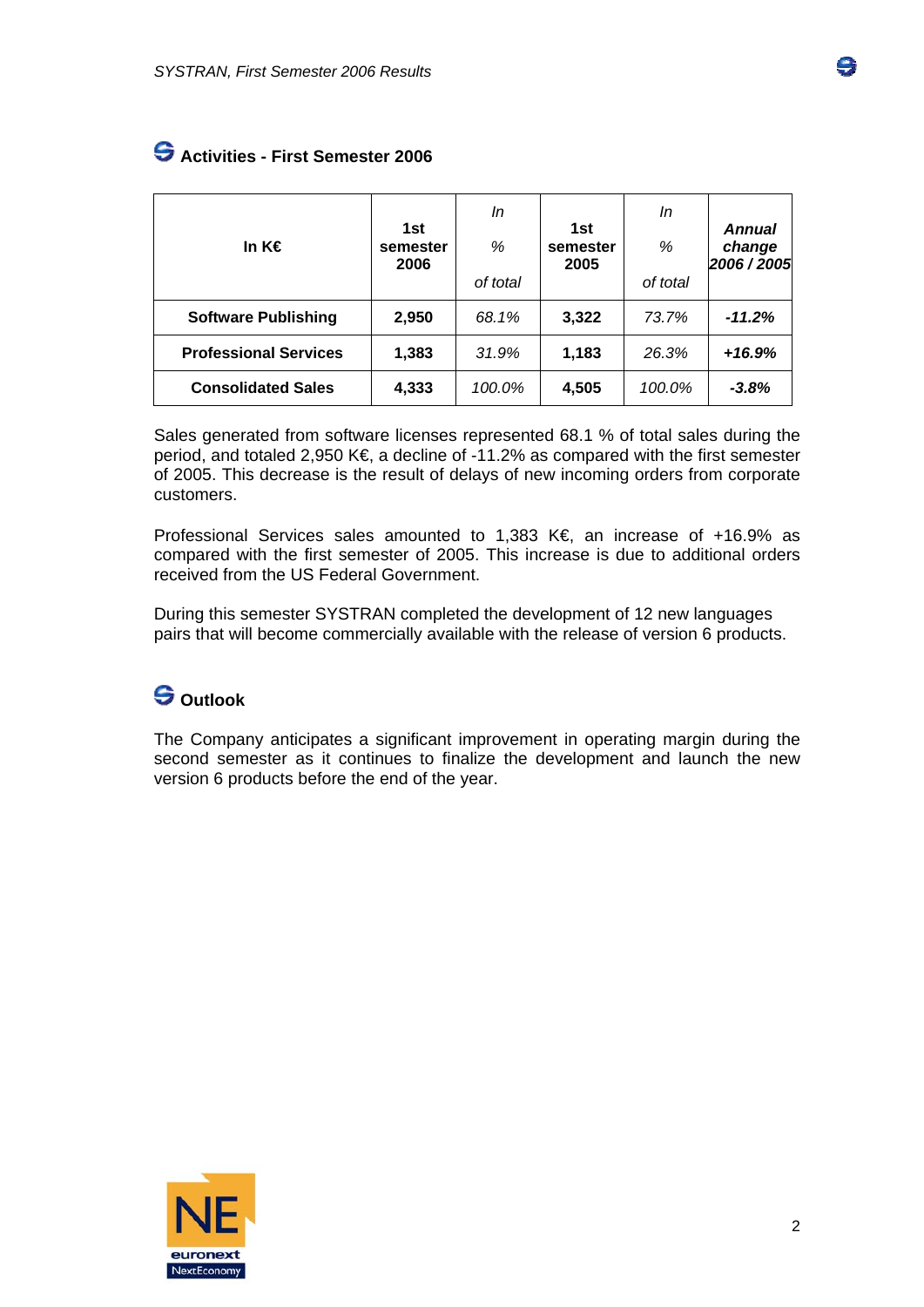

## **S** About SYSTRAN

SYSTRAN is the market leading provider of language translation software products and solutions for the desktop, enterprise and Internet that facilitate communication in 40 language combinations and in 20 vertical domains. With over three decades of expertise and research and development, SYSTRAN's software is the choice of leading global corporations, portals including AltaVista™, Google™, Yahoo!®, and Wanadoo, and public agencies like the US Intelligence Community and the European Commission.

Use of SYSTRAN products and solutions enhance multilingual communication and increase user productivity and time-savings for B2E, B2B and B2C market segments as they deliver real-time language solutions for search, content management, online customer support, intra or inter company collaboration, and eCommerce.

SYSTRAN is headquartered in Paris, France with a North American office located in San Diego, California, USA.

SYSTRAN (Code ISIN FR0004109197, Bloomberg: SYST NM, Reuters: SYTN.LN) is listed on EuroList Paris, *Compartiment C*, and is member of Euronext's Next Economy segment. For more information, visit [www.systransoft.com](http://www.systransoft.com/)

#### *Contact*

Dimitris SABATAKAKIS, Chairman & CEO Telephone: +33 (0)1 47 96 86 86 Fax: +33 (0)1 46 98 00 59 Email: sabatakakis@systran.fr

Revenue for the third quarter 2006 ending on September 30, 2006 will be announced on October 27<sup>th</sup>, 2006.

This Press Release is available for download at: [http://www.systransoft.com/company/investors/financial\\_releases.html](http://www.systransoft.com/company/investors/financial_releases.html)